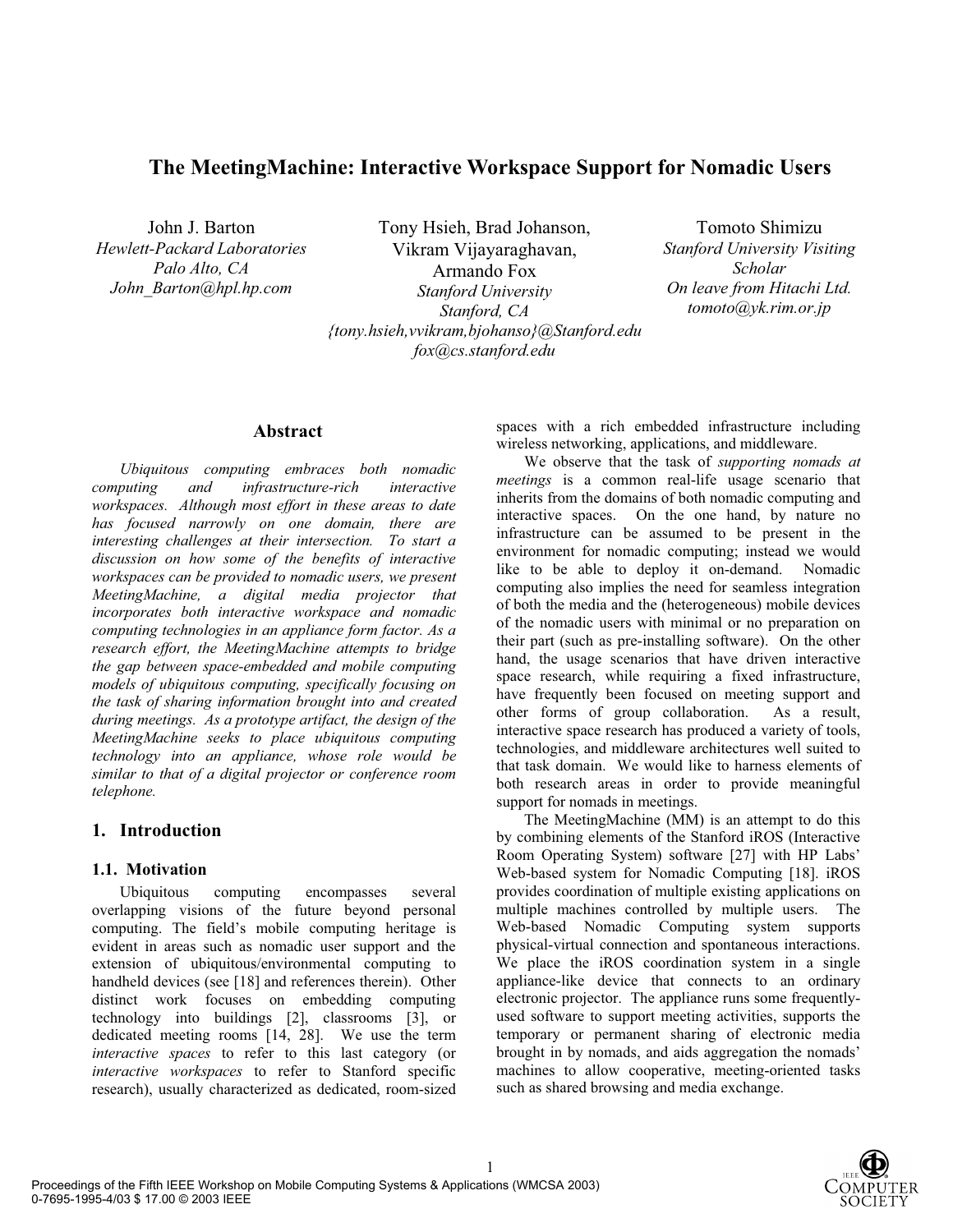

## **1.2. Contributions**

*Contribution 1* is an exploration of how to combine the elements of interactive spaces, which are infrastructure-rich and deal with a relatively static user population, with the constraints of nomadic meetings, which may be infrastructure-poor and consist of dynamic groups of users. The goals are (a) to bring at least two of the most-used aspects of interactive spaces—public browsing and a deliberately temporary shared media abstraction—to nomadic meetings; and (b) to reduce the gap between the physical meeting and the (usually electronic) meeting products by enabling connection between physical objects and virtual objects.

*Contribution 2* is a specific architecture and prototype for an *appliance* that meets the above goals. As outlined in our earlier work on Appliance Computing [12], we chose to develop an appliance because it lets users deal with concrete media artifacts, such as USB and CompactFlash memory cards, and even non-computer physical tokens, rather than forcing them to deal directly with awkward computer-centric abstractions such as shared file systems. Our portable appliance plugs into any electronic projector and transforms a "generic" meeting space used by nomads into one that supports the above usage modalities. The same elements could be merged into a portable projector for a completely nomadic device or they could be embedded in a conference room for a interactive workspace-like use model.

The rest of the paper proceeds as follows. We begin by discussing what happens when nomadic users have meetings, and what we can expect in the way of existing technology, to derive design constraints. We then describe an architecture that addresses these constraints in an appliance form factor, combining techniques from iROS and CoolTown to provide four successive layers of functionality. We describe our early prototype using the UbiWISE [6] prototyping environment, our physical prototype, and ongoing work.

# **2. Supporting Nomads in Meetings**

Our goal for the MeetingMachine is to increase the productivity of meeting participants primarily by shortening the delay between the time of the physical meeting and the completion of the ultimate products of the meeting, typically the electronic documents that result from human collaborations (see as motivation [23, 24]).

To start we need an assessment of the state of meeting rooms. Our model for the people, where they meet, and what electronic media they use is based on the author's own experiences and personal observations with meetings, primarily at Stanford and Hewlett-Packard, and is not based on a structured study of meetings. Nonetheless, we believe these observations are broadly applicable in comparable organizations (see also [7]). We describe our informal model of these elements so that our user scenario and architecture can be better understood.

## **2.1. What happens in a meeting?**

 $\mathfrak{D}$ 

Typically our meetings involve 2-20 people, often co-workers with whom we share a great deal of electronic infrastructure. Even then, some participants arrive with wireless laptops, some with paper, and some only with a cell phone. Meetings may directly or indirectly involve shared or to-be-shared electronic documents, though the electronic resource may or may not be used in the meeting. When meetings involve people from outside our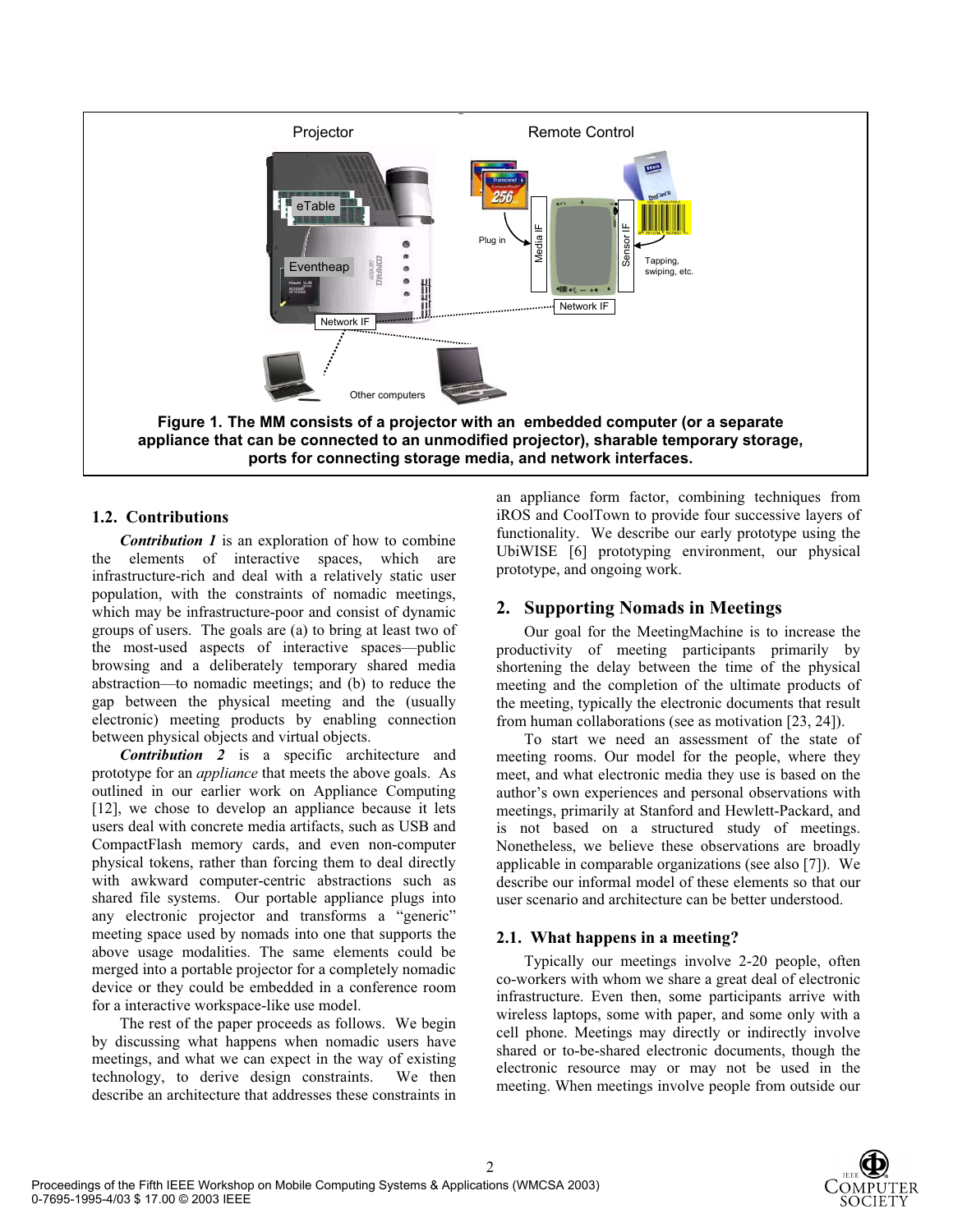group, a typical purpose is to exchange information through talking and showing presentation slides (e.g. PowerPoint) using a projector connected to a laptop computer. If the electronic version of the slides is passed around, it will usually be either to circumvent unusual circumstances—for example, when a visitor's laptop fails to connect to the local projector—or by a post-hoc link or attachment sent via email by the presenter or their host

Our meeting rooms have many sizes and shapes. Most have projection screens, many have built-in projectors, and almost all include a table or podium that could accommodate a machine the size of a large phone. Some rooms have computers connected to our protected intranets (and/or wireless/wired connectivity to it) and some have multiple projectors or displays. Our meetings occasionally involve video conferencing to remote rooms.

When we meet, we have an immediate goal of oral communications augmented with gestures and diagrams. But this immediate goal typically contributes to a larger goal that includes the production of electronic documents, such as publications, slides, schedules, calendars, agendas, computer programs, and so on. Some of the documents, like HTML web pages, are by their nature readable by almost everyone involved; others, like specialized 3D models, are readable by only a few people, because of the requirements of specialized software, limited access to the document's storage medium, or both. The access and storage model for these documents is not uniform within or without our organizations, and we believe the same is true for comparable organizations.

We can summarize these observations as follows:

**1.** Meeting rooms are not uniformly equipped, and "generic" spaces are often turned into *ad hoc* meeting spaces on short notice.

**2.** Documents may be temporarily shared during a meeting, so we should make this easy to do. However, it is important to separate this *temporary* sharing from the ability to explicitly make a permanent record.

**3.** When shared documents are under discussion, it should be possible for all participants, not just the document owner, to manipulate and interact with the document and easily call attention to related documents.

**4.** Some users do not habitually bring laptops with them, relying instead on references to remote content, such as Web-posted documents referenced by the URL. We should provide a way for such users to incorporate documents into the discussion "by reference" rather than requiring them to bring equipment or electronic storage media with them.

## **2.2. Supporting Nomads in Meetings: Four Layers**

Based on the above observations, we provide four conceptual layers to fill the gap between the physical meeting proceedings and the virtual meeting-products: a new projector-like digital appliance to provide a physical focus of attention for user interaction, mechanisms for electronic media interchange, tools for collaborative work on electronic media, and integration of physical and electronic media. We outline these layers next as a way of introducing the MeetingMachine functions.



**Figure 2. MeetingMachine Software Architecture Diagram. Whatever their hardware configuration, the software components (boxes) communicate through event handlers (smaller circles) to send events through the Event Heap (larger circle).** 

#### **2.2.1. Layer 1: A Unifying Appliance**

Observation (1), the non-uniform equipping of meeting rooms, reinforces our starting belief that while a complete, multiscreen interactive space is attractive for meetings and can support sophisticated applications [14], the design time overhead and physical space remodeling for these custom installations requires a substantial investment (the Stanford iRoom cost in excess of US\$100,000 for hardware alone). We chose instead to design the MM as a telephone-sized appliance. Although its implementation can be realized using a reconfigured PC, an appliance's specialization narrows the usage model to meeting-room-specific functionality, allowing the device to "disappear" into the meeting proceedings rather than merely providing another distraction for users [12] (most current interactive spaces, by comparison, require dedicated administrators). The appliance's require dedicated administrators). functionality can focus on meeting-specific tasks with a simple user interface that avoids the complexities of generic PCs such as a keyboard, mouse, and sophisticated shared file system. Also, the appliance can host non-userspecific- but-infrastructure-critical applications so that individual users need not concern themselves with them

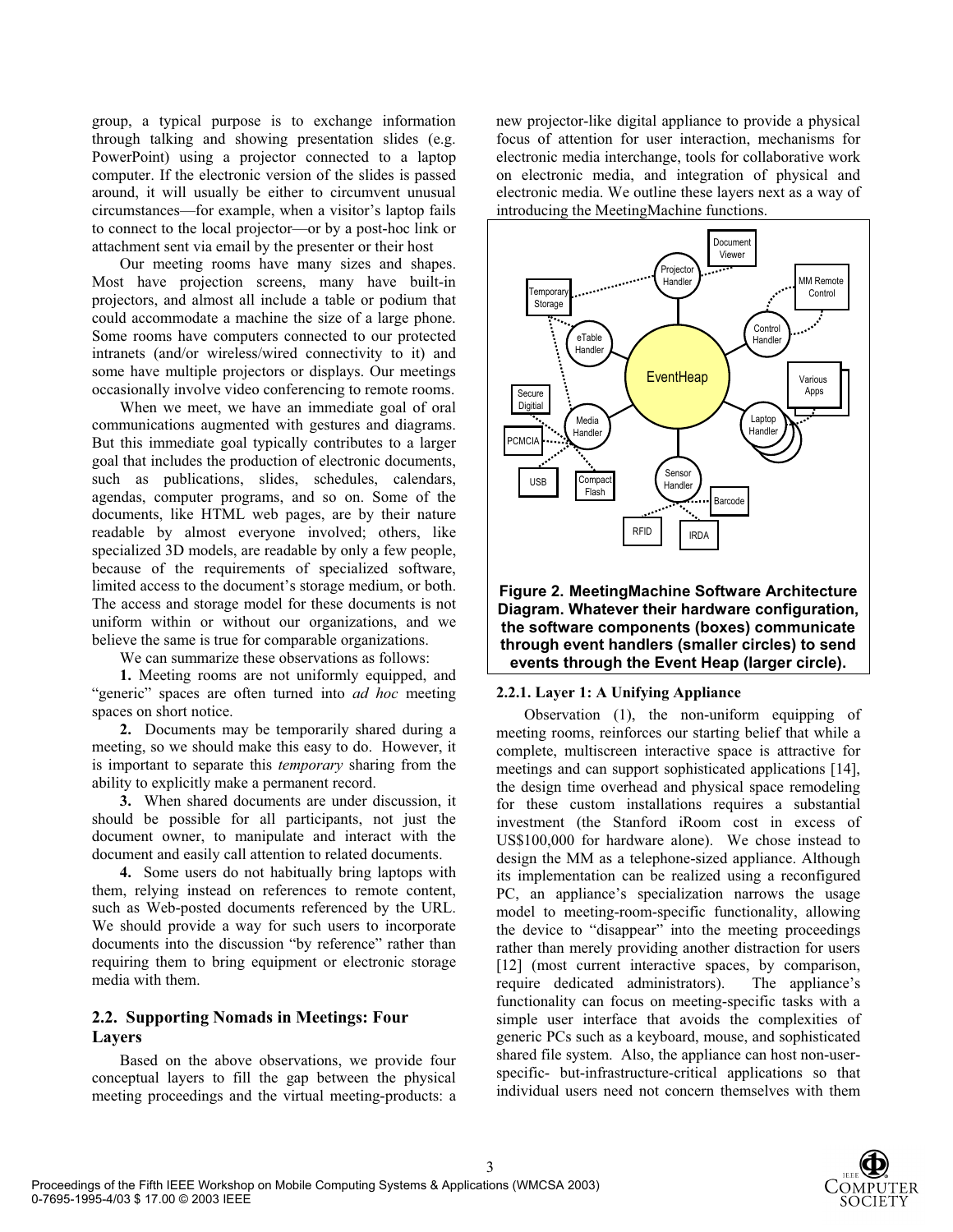

(e.g. the infrastructure to support a temporary shared document space).

In our prototype the appliance does not have an integral projector since many meeting rooms already have built-in projectors with VGA drop cables. It would be straightforward, however, to integrate the functionality we describe into the same housing as a projector to create a standalone "smart projector".

The base "appliance" consists of two parts. The *Projector Base* is a box about the size of a large phone that includes network interfaces (Ethernet and WiFi) for connection to the local intranet, and VGA output ports to display to one or more projectors. A practical implementation might provide an integral WiFi accesspoint and NAT functionality as well. Throughout this paper we call the image projected from the base the *main display*.

The second part is a handheld *Remote Control* unit that resembles an enhanced Personal Digital Assistant. (We will refer to this part of the appliances as the MM Remote Control below). It includes:

(a) interfaces for portable storage media, including USB memory devices and CompactFlash CF memory cards;

(b) WiFi connectivity for communicating with the MM base;

(c) IRDA (infrared) I/O and RFID sensors.

We explain the usage models for each class of ports in the sequel.

#### **2.2.2. Layer 2: temporary electronic media interchange.**

The need for document sharing expressed in observation (2) leads us to create the electronic equivalent of the conference room table, which we call the *eTable*. It provides a public, sharable temporary storage and work space. Like the conference room table, the eTable is intentionally temporary: the MM Remote Control includes a Clear button that erases this storage. Just as people remove physical documents from the shared meeting table when a meeting ends, we expect people to clear electronic media from the eTable when their meeting ends.

#### **2.2.3. Layer 3: support for public browsing of shared documents.**

Observation (3), the need for all users to interact with content being discussed, leads us to add interactive workspace technology to interact with and display content to our media-exchange enhanced projector. While we ultimately hope to support a rich set of meeting applications, we start with a more modest goal of supporting cooperative browsing of electronic documents. Once a document is explicitly placed on the eTable, this allows three main capabilities: (a) in the case of slide presentations (Web-based or PowerPoint), any user can direct her laptop to "slave" to the main display (discussed as an example in [27]); (b) any user can direct the main display to show any shared document (multibrowsing [16]); (c) any user can manipulate the mouse pointer associated with the main display, via remote-control from her own laptop or handheld (PointRight [15]).

## **2.2.4. Layer 4: linking physical and virtual.**

 In our final layer we support access to virtual resources (e.g. documents, links) through resolution of physical identifiers that can be scanned by any of the sensor technologies integrated in the MM's Remote Control unit (currently RFID, barcode reader, and IRDA). The main purpose of this layer is to provide for physical tokens "bound" to documents. Users could, for example,

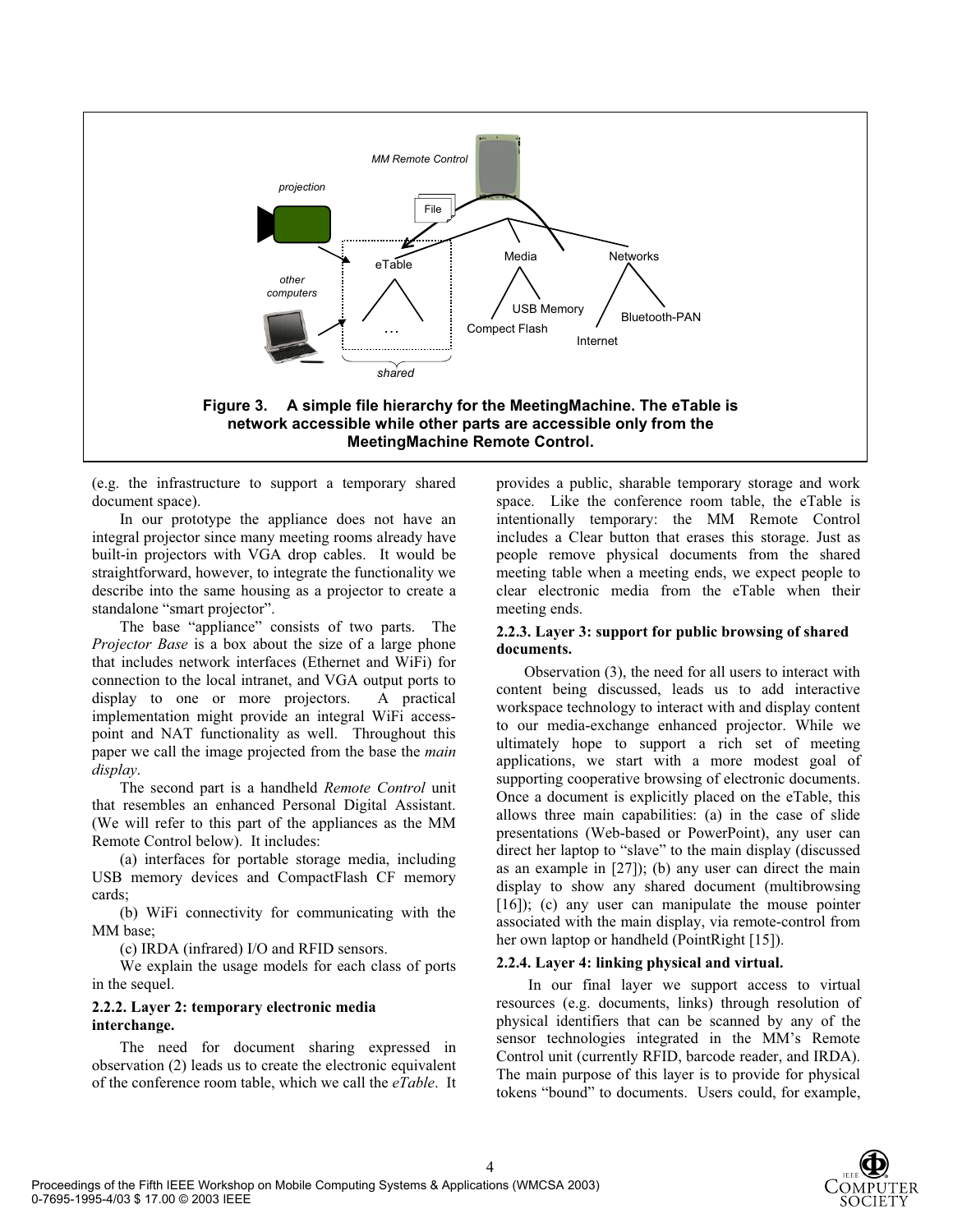associate a barcode with a documents URL while in their office and then just bring the token to the meeting, or bind a document created in the meeting to a "blank" RFID card to carry it out of the meeting. These techniques allow nomadic users to move digital content into or out of the room using a physical object [17, 22]. Users may choose whether to make these documents available to other meeting participants using the media interchange layer.

The physical and virtual link layer is also inherent in the design of the MM: the physical MM appliance represents the underlying "virtual" software infrastructure it provides. As we will describe later in more detail, we use this mapping in a concrete way by allowing a user's mobile devices to discover the infrastructure by receiving an IRDA beacon with connection information from the physical MM device.

## **3. Architecture and Implementation**

Having presented an overview of the functional layers of the MeetingMachine and a use model example, we now turn to the system architecture. Readers familiar with iROS and CoolTown technologies may skip the next section and proceed to section 3.2.

## **3.1. Background: iROS and CoolTown**

iROS, the Interactive Room Operating System, provides a simple coordination-based programming model for interactive workspaces that is optimized for ease of integration and evolution [27]. In this model, applications are constructed by coordinating the behavior of a loosely-coupled ensemble of independent building blocks. Coordination occurs via an extended-tuplespace model called the Event Heap [13], a globally-visible "blackboard" over which messages are exchanged using a publish-subscribe scheme. The use of soft state and automatic message expiration make managing the Event Heap easy: in general, any process or application communicating with the Event Heap can be restarted without warning at any time, as can the Event Heap itself, without jeopardizing correctness and in most cases with minimal performance implications. The Event Heap's narrow API's are provided as libraries for a variety of languages that support TCP/IP sockets, and as a servlet that converts HTTP form submissions to event publications or subscription requests, thereby allowing any device that can run a Web browser to interact in a limited way with the Event Heap.

The Event Heap and several Event Heap-based applications are deployed in various interactive spaces including the Stanford iRoom, the KTH (Kista campus) iLounge, the HP Labs uRoom, and others. Two key applications we leverage for the present work are Multibrowsing and PointRight. Multibrowsing [16] aggregates all displays in an interactive space, whether on individual users' devices or large shared displays, and allows any user to "push" a document to any display or "pull" to her own a device a document being shown on any display. This is accomplished via the Event Heap, the Event Heap servlet, and a simple browser plug-in. PointRight [15] allows any pointer in the interactive space, whether a shared pointing device that is part of the infrastructure or the pointing devices on individual laptops, to range across all displays, thereby giving the illusion of a single pointer that any user can control at any time. (We rely on social etiquette for floor control.) When a user moves the mouse pointer off her own laptop display, it reappears on one of the public shared displays, in our case the projector connected to the MM. The geometry of how multiple shared displays are connected is configurable. Finally, SmartPresenter (described in [27]) allows multiple public displays to be aggregated for presenting PowerPoint slides and other content, allows remote control of the presentation from any handheld or laptop, and enables audience members to set their laptop to "slave" to the master presentation, automatically advancing the slide on each user's laptop display whenever the presenter advances the slide on the main shared display.

The nomadic computing technology we embed in the MeetingMachine grew out of the Cooltown project [18] at HP Labs. That work mapped physical tags and identifiers to web URLs, either directly or indirectly through a lookup service [20]. When read by a handheld device with a wireless LAN connection, the tag or identifier acts like a physical analog for a web page hyperlink. Like web pages, the meaning of physical hyperlinks can vary, but the use most pertinent to this work has the physical hyperlink refer to a web page describing a conference rooms services and environment or to a web-page of resources connected to a user [8, 9].

Therefore the design challenge we tackle is to embed the important ubiquitous computing hardware and software ideas from iROS and CoolTown into an appliance that is portable and fits into a typical meeting room, requires near-zero administration or configuration (like the projector to which it connects), and works well with the technology that people already use in meetings.

## **3.1.1. Basic Software Architecture**

5

The MM runs an instance of the Event Heap, as shown in Fig. 2. All coordination among elements of the MM architecture occurs over TCP/IP connections to the Event Heap server. The Event Heap-centric design follows the Boundary Principle [21]: a device can participate in an MM-facilitated meeting if and only if it can communicate with that MM's Event Heap. Nomads who have installed the open-source iROS client software on their machines will automatically discover the Event Heap and establish an association with it, after which their machines will be incorporated as a part of iROS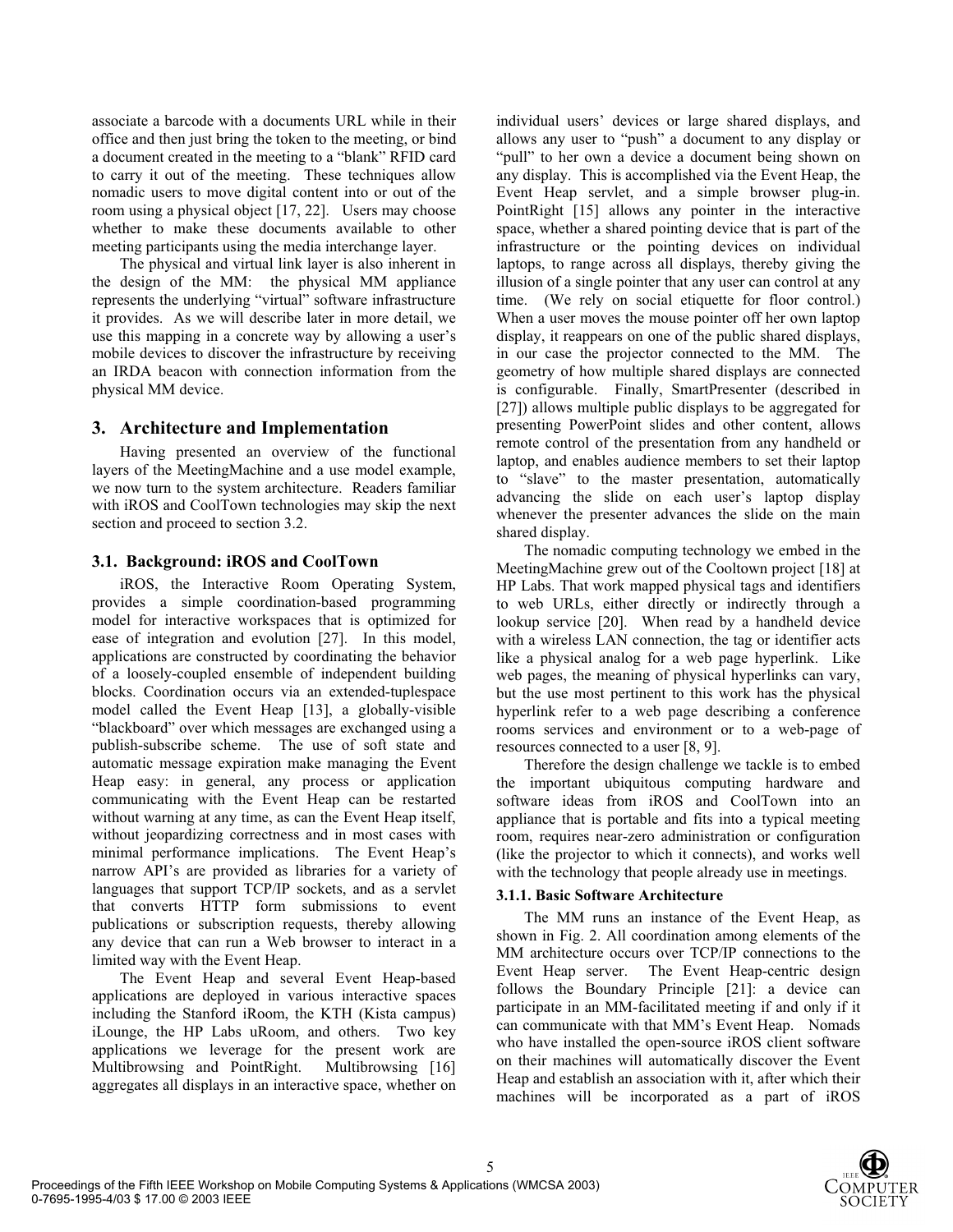

applications (e.g. automatically added to the PointRight configuration information). Nomads who have not previously installed the iROS client may install it by accessing a downloadable version stored on the web server associated with the MM.

## **3.2. eTable architecture**

Functionally, the eTable is stored as a subdirectory in the files system of the MeetingMachine (Fig. 3) and is also shared with other users in the space. Users view the eTable as one sub-tree in the interface provided on the Remote Control—mobile media and network content appear as other sub-trees in the UI. To place media on the eTable users first insert the physical media into the Remote Control, using USB, CompactFlash, or Secure Digital Media. They then use the controls on the Remote Control device to navigate, preview, and select the documents they wish to transfer as shown in Fig. 4. We are still experimenting with the user interface for the remote control, but our current model uses a jog-dial with up, down and select to move through files in a directory or descend to a sub-tree, and a menu button to move up to the parent of the current sub-tree. Using the "select" operation on a document shows a preview, and a second "select" on the preview moves that content to the eTable and displays it on the main display.

Meeting participants using laptops or PDAs connected by networks can also access and add content to the eTable, but may not access the other content visible through the UI on the Remote Control. Keeping that content hidden from other meeting participants allows a user to privately browse content on the Remote Control before choosing to move some specific document onto the eTable. In addition to preserving the user's privacy, this also prevents him from distracting other meeting participants during the selection process.

#### **3.3. Collaborative browsing architecture**

Collaborative browsing is enabled by the global visibility of Event Heap events and existing iROS tools. Using SmartPresenter users may choose to slave their local laptop displays to the main display, allowing them to follow along with a presentation. Clients can also use Multibrowsing [16] to move content to the main display or other user's machines, or pull content from the same. Finally, using PointRight [15], user's can take turns controlling the pointer and keyboard on the main display. Thus, for example, a few people with laptops could discuss several electronic documents, taking turns controlling the pointer on the projected display or putting new documents up for discussion, with each user only having to interact directly with her own PC.

#### **3.4. Physical/virtual interconnection architecture**

We use physical identifiers in two specific ways: to allow the devices of nomadic users to locate the infrastructure provided by the MM and to move data on and off of the eTable using URLs bound to physical objects.

In the first case, we have an IRDA beacon in the MM continuously emitting a URL that points to a web server running in the MM projector. Laptops with IRDA can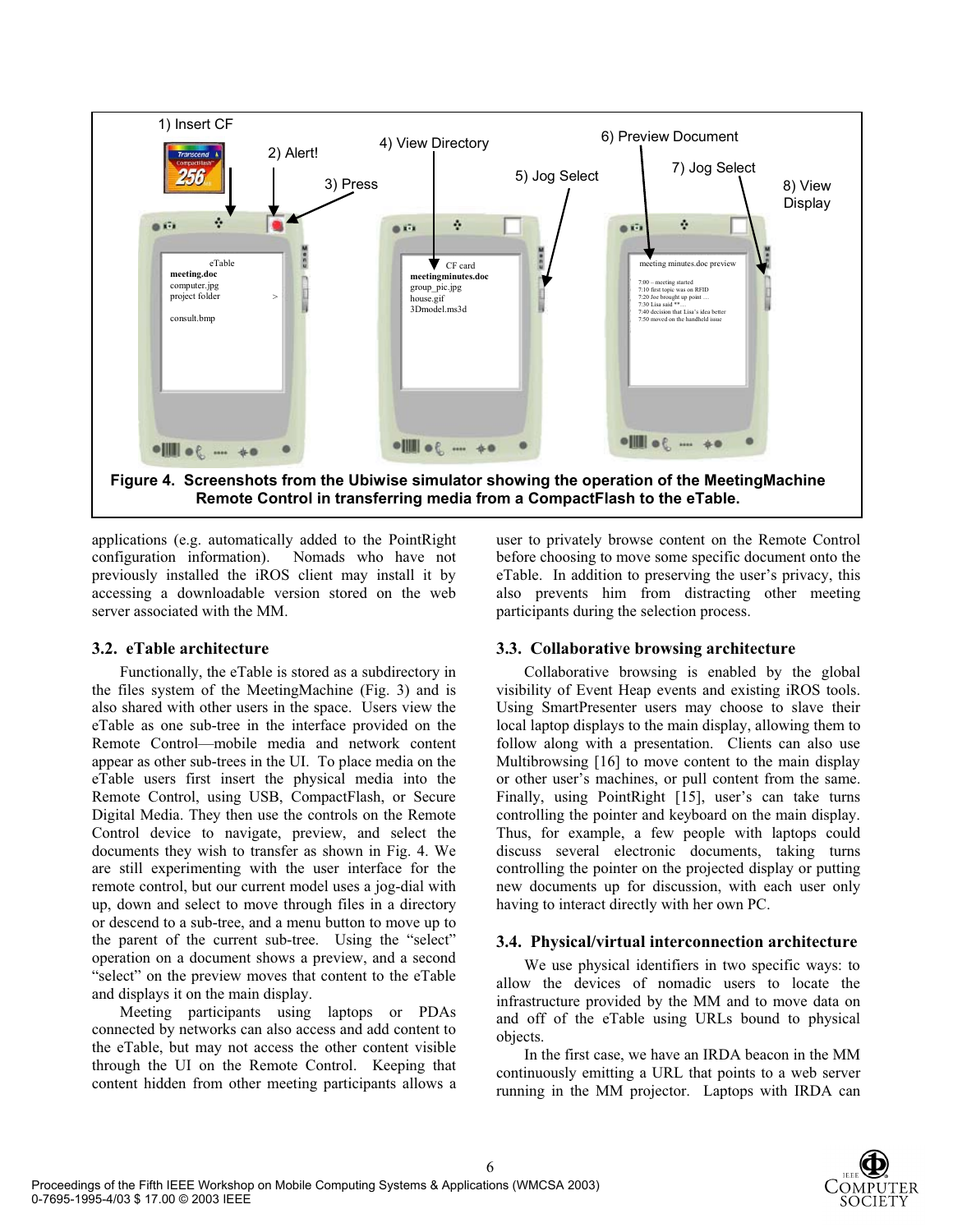pick up the beacon and access a control web page on the MM over the wireless LAN. From this page users can configure the MM, establish a connection to the MM's Event Heap, gain access to the eTable, etc. Since IR is localized in space and the web server is in the room, the result is a place-embedded Web page, a "web-presence" for the room [8]. Since this page is generated dynamically within the MM, it can be used to "bootstrap" an arriving nomadic user into the meeting, and even allow first time users to download the IROS client software if they so desire.

Second, RFID and bar-code sensors on the MeetingMachine Remote Control allow users to bring electronic documents in to a meeting using small physical objects like key chains, watches, or jewelry or using barcodes on paper. The sensors yield identifiers that are converted to URLs [17, 18] pointing to the documents as illustrated in Fig. 5. After conversion the documents are loaded into the MM Remote Control for preview and possible selection with the same user interface as the physical media. This allows papers, badges, maps, floor plans, musical scores, schedules, calendars and so on to be tagged with IDs matching virtual resources related to that physical artifact. These "by-reference" URL links to online media complement the "by-value" copying of media and provide an alternative path for input and output to the eTable .



## **Figure 5. Operational sequence for converting a radio-frequency tag to a document in the MeetingMachine. 1) User places RFID-embedded card on ID reader, 2) MM contacts webid service to map user's ID to a URL, 3) MeetingMachine gets web page at URL, 4) Web page is projected.**

Effective use of this feature requires more infrastructure in the environment of the MM. To show online media, the MM would need connection to the intranet/Internet. The users of MeetingMachine equipped environments would also need to add a small compatible physical tag-reader to their desktop machine. In this way they could mark documents at their desk and carry the token to a meeting for quick recall and discussion.

# **3.5. User Scenario and Supporting Features**

## **3.5.1. User Scenario**

Now that we have described the four layers of functionality and the architecture behind them, we try to convey a sense of how the appliance might be used by a group of experienced users. Our scenario concerns four people working on a 3D "walk-through" of a proposed office-technology upgrade. The storyboard for this scenario is shown in Fig. 6. One person is an outside consultant bringing "textures" (images) of possible office fabrics and finishes for the walkthrough. The other three people work together routinely. To make the story easier to understand, we assume that these three share access from their desktop personal computers to a file system that is mapped on to a web server. Several such mechanisms for shared access exist, including WebDAV [11], and we hope to more thoroughly investigate them as we continue with this work.

**1.** Today's meeting is run by Patty, the project manager. She welcomes Andy, an outside consultant working on texture images, and Dan, the interior designer, to the meeting room where she connects a MeetingMachine (MM) to the room's projector and powers both up.

**2.** Dan spreads a (paper) floor plan on the table. The floor plan is marked with bar codes for each room or corridor area. Dan uses the MM Remote Control's barcode sensor attachment to scan the bar code for a particular room. Since Dan associated these bar codes with web pages [17] which had been set up for each room, a web page with a set of links corresponding to various electronic media related to this room appears on the handheld display. Dan previews one of the links to verify that it is his (electronic) sketch of the room interior, then he selects it so that it is displayed on the projector and moved onto the eTable. Everyone agrees that this is the correct room for today's work.

**3.** Now Dan passes the MM Remote Control to Andy, the texture consultant, who puts a USB memory device into it and uses its controls to view thumbnails of the texture files on his memory device. He selects one using the jog-dial on the handheld. The file is transferred to the eTable and shown on the projector. The meeting participants discuss this texture and decide it seems suitable for the room decoration.

Until now we have shown how the MM works in a meeting even with no laptops. Next we extend the previous scenario by adding laptops to show more capability of the MM.

**4.** During the first part of the meeting, Patty's laptop established network connections to the MM. The laptop discovered the MM's Web server via an IR beacon and displayed a web page for the room which included a button that allows devices to connect to the MM Event

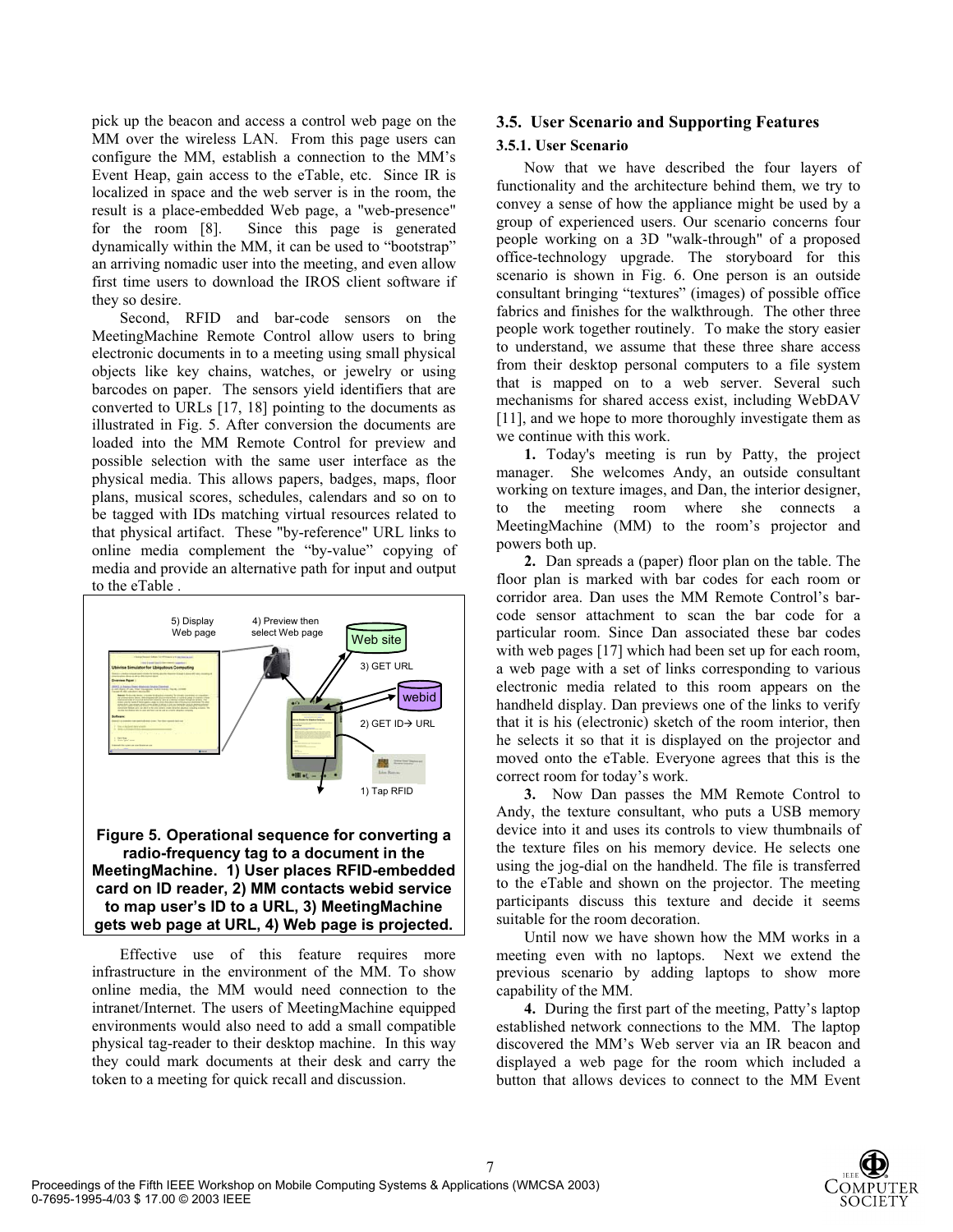Heap. As Patty examines her project management documents, a note reminds her that a previous design choice for the room may conflict with the new texture. She goes back to the MM web page window and clicks to connect to the Event Heap. Then she uses her laptop's Multibrowse function (a right-click menu option) to push the conflicting texture onto the main display for others to view. Now the team is uncertain about the room decoration.

**5.** A fourth person, Victor, the 3D designer, arrives to show 3D virtual image of the office to help them visualize the conflict. Victor plugs his laptop's VGA port into a second (unmodified) projector in the room and connects to the Event Heap in the same way as Patty did. To save time Victor asks Dan to bring up the team's page for the room on the eTable. Dan clicks the floorplan as before (see item 2.), and the links page for the room is once again displayed (but is not moved to the eTable again since it is already present there). Both Patty's and Victor's laptops display an alert that the main display has changed. Victor pulls the web page to his laptop using multibrowsing and clicks on a link to a 3D model file he had previously linked there. His 3D CAD application automatically launches and displays the model of the room, which everyone else can also see on the second projector.

**6.** Victor, the 3D designer, next looks at the eTable directory listing (available whenever a laptop is connected to the MM). He clicks on the texture file Andy left there, loads the result in to his editor, and places the texture on appropriate parts of the room's visualization.



**7.** This process – transferring a texture and trying it on 3D model – is repeated until the team is satisfied with the design. During the review the other team members use their own pointer controls to reposition the view being displayed by Victor's laptop and bring up and interact

**board. See text section 3.6.** 

with content on the main display using PointRight through their connection to the MM.

**8.** The team finally agrees on one texture for the virtual room under discussion. Patty copies the selected texture data from the eTable of the MM into her machine for later transfer to the team's disk storage. The meeting adjourns and Patty presses "clear" button on the MM Remote Control, erasing the temporary files on the eTable.

#### **3.5.2. Supporting Features**

The meeting room has two built-in projectors so it has some basic digital interactive capability. When Patty starts the meeting she is bringing interactive workspace technology into the room inside the MeetingMachine (step 1); she is nomadic but she is creating an interactive space. Andy, the outside consultant is completely nomadic; the others use a mixture of nomadic and interactive space technologies.

When Dan, the interior designer, selects IDs in the form of bar-codes bound to physical paper with the MM's portable sensor attachment (step 2), we have used the basic projector control with electronic media interchange (section 3.2. ) initiated from a physical-virtual connection (section 3.4. ). The web browser in the MM resolved the ID within the company's global webid server [17] and loaded the returned URL to the MM Remote Control. Neither the URL nor the page content is "part of the room". It is visible only to the user of the Remote Control. The final "select" operation transfers the URL to the MM eTable and selects it for presentation. At this point the information is "public" and visible both through projection and through the temporary file system of the MeetingMachine.

Andy's transfer of the texture file (step 3) uses the same steps for physical media rather than the physicalvirtual interconnection feature.

To connect laptops to the MM in the room (step 4), physical-virtual connection technology is used to assist the user in aggregating her device with the room appliance. The MM runs a web server [9] and beacons URL out over its infrared port, allowing Patty and Victor to use physical discovery [5, 19] to connect to the MM Web server. The infrared beacon transfers a URL to their laptops; the resulting web page represents the room and features a link to trigger connection to the Event Heap. Patty's connection to the MM and her Multibrowse client allows her to send links to the eTable for shared viewing via the projector.

 Step 5 shows the shared nature of the workspace; Dan's operation affects Patty and Victor's synchronization to the meeting. When users of the MM Remote Control display a file on the main display or transfer a file onto the eTable, both the MM projector and the laptops in the room respond. This happens because the MM Remote Control posts events that include the link to the media contents into the Event Heap. The MM Event

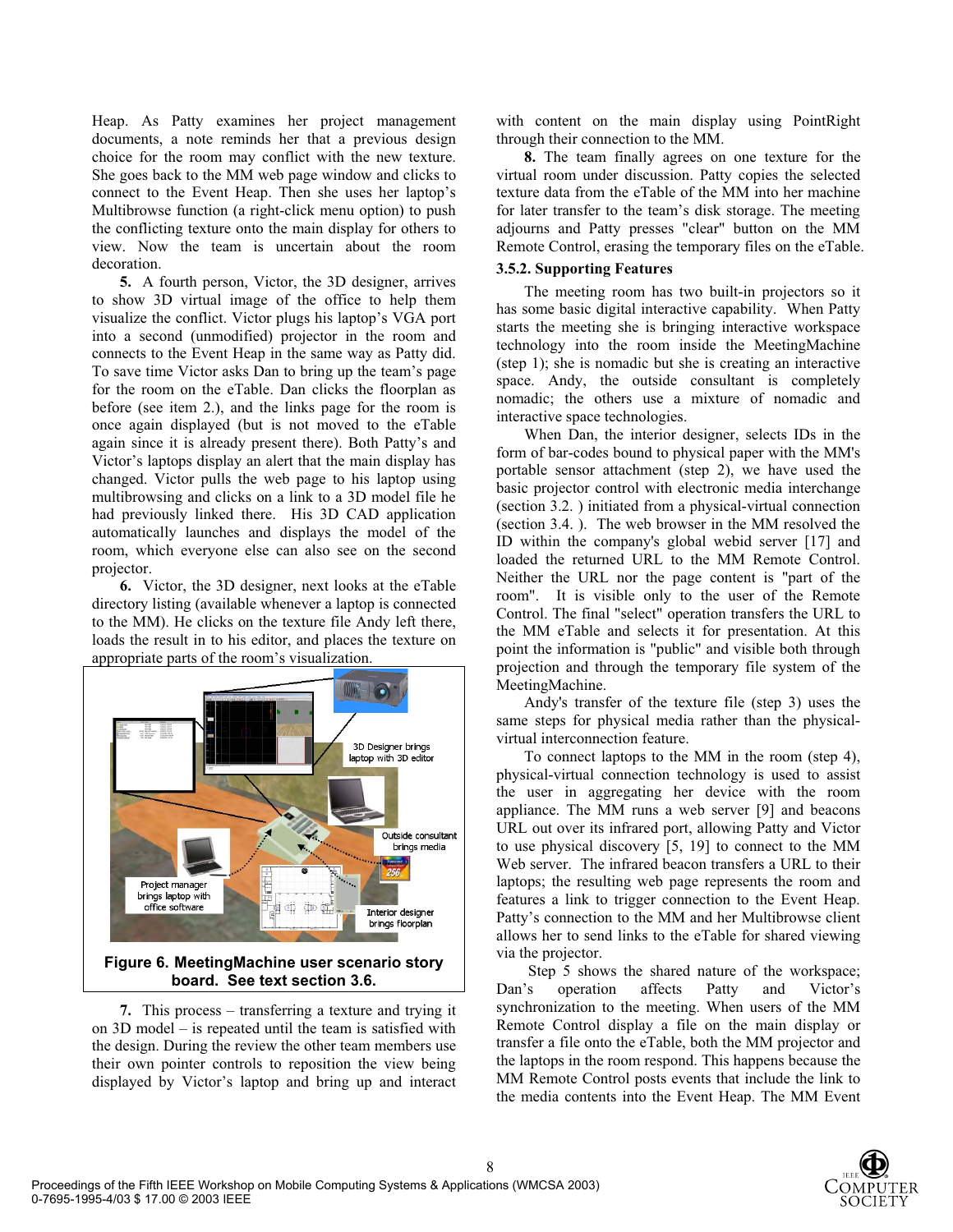Heap client on each laptop listens to these events and shows an alert window with a link allowing the user to display the content locally.

In Step 6, we have an example of a highly specialized application – 3D editing – being brought into the space on a laptop, showing on a public display, yet it is synchronized with the other machines. The first kind of synchrony allows files from the eTable to be moved into applications running on the laptop. In Step 7, the MM Event Heap is transferring mouse events from other devices to control Victor's laptop; the iROS system also supports other shared I/O controls, so that any user can use their laptop, PDA, or other device to control the shared projector or any of the devices that users are willing to share [15].

 As the meeting ends (Step 8), the eTable is cleared and the Event Heap is shut down by "clear" button. This again illustrates the appliance character of our device. As we discussed when describing the eTable, the social etiquette for the internal storage of the MeetingMachine is intended to resemble a conference room table. They will need to clear off the eTable when they finish, by pressing the Clear button. As with today's digital projectors, users shouldn't expect that documents used with the eTable are securely removed when they leave. However, they should expect that any remaining digital traces of these documents can only be obtained by extraordinary effort on someone's part.

## **3.6. Implementation**

Our design and implementation had four overlapping phases. In phase 1, we began with the idea of combining nomadic computing and interactive spaces and developed it into a usage model and device concept. We worked out the concept and user scenario with storyboards and some simplistic device user interfaces simulated in Ubiwise [6]. We discussed several designs with our colleagues; the physical device design changed dramatically in the process, moving from a table-top console to a design with a (sophisticated) remote control.

In phase 2 we coded more realistic but still simulated devices using synthetic images for the MM Remote Control and digital photographs of CompactFlash and RFID objects. Initially the simulated devices communicated internally through function calls; later the simulated devices communicated via the Event Heap. This phase explored user-interface ideas, both for the remote control and the way in which the use of media and RFID would interact with the appliance. In this phase our tools were quite effective: since our components communicate over the EventHeap, moving functional components between devices had little impact on the system and since these components were simulated in software they were easy to change.

In the third phase we made the prototype "real" with

the necessary devices and device-specific code. Most changes in this phase were engineering details rather than concept. Laptop computers equipped with iROS software were integrated with the simulated devices, and hardware prototypes replaced simulated devices one at a time. We adapted the user-interface of PointRight to nomadic use by adding dynamic configuration and integrating it with web-page configuration output in the MM projector. We developed programs to post EventHeap events when USB or CompactFlash devices are inserted into the projector prototype and when RFID tags are tapped on the reader. For the remote control, we switched from a custom application to a Web browser controlled by EventHeap events; the resulting user interface is similar, but is generated mostly in the appliance, allowing the remote control to be more generic.

 Now after about nine months we are in the final phase: we are doing an experimental deployment for laptops and a physical prototype of the projector and its media input devices. Starting from the welcome screen on the projector appliance web page, a new user with a wireless- or Ethernet-equipped laptop can "single-click install" the laptop client in a few minutes; connecting a pre-installed laptop only requires the user to enter the correct EventHeap name (from the MM's welcome page) in a dialog box. Sensible defaults allow the laptop PointRight client to be productive immediately; reconfiguring the clients (to allow more creative pointer navigation across screens, e.g. from one user's laptop to another) takes just a few minutes using a drag-and-drop GUI. Media devices can be inserted and files selected for viewing without significant delays. We have viewing without significant delays. We demonstrated the feasibility of the remote control using backPaq [1] equipped PDA running Linux. To complete the physical prototype and begin testing our ideas on users, we are currently integrating the Linux web browser with the EventHeap client on the PDA in the same way we integrated their Java counterparts in our simulator.

# **4. Discussion and Related Work**

Full interactive workspaces using iROS enjoy many sophisticated applications, but also require more administration and rely on more infrastructure. We have sought to package a small but useful subset of interactive workspace technology—Multibrowsing, PointRight and SmartPresenter—in a dedicated zero-administration zeroinfrastructure appliance. "Centralizing" the usage model around the appliance makes the system easier to design [27], exploits the fact that a shared public display is a natural focus of attention (i.e. that meetings are a naturally centralized activity), and provides a direct mapping onto the Boundary Principle, which states that the application-level boundary of a ubicomp environment must be made explicit to applications running in that environment.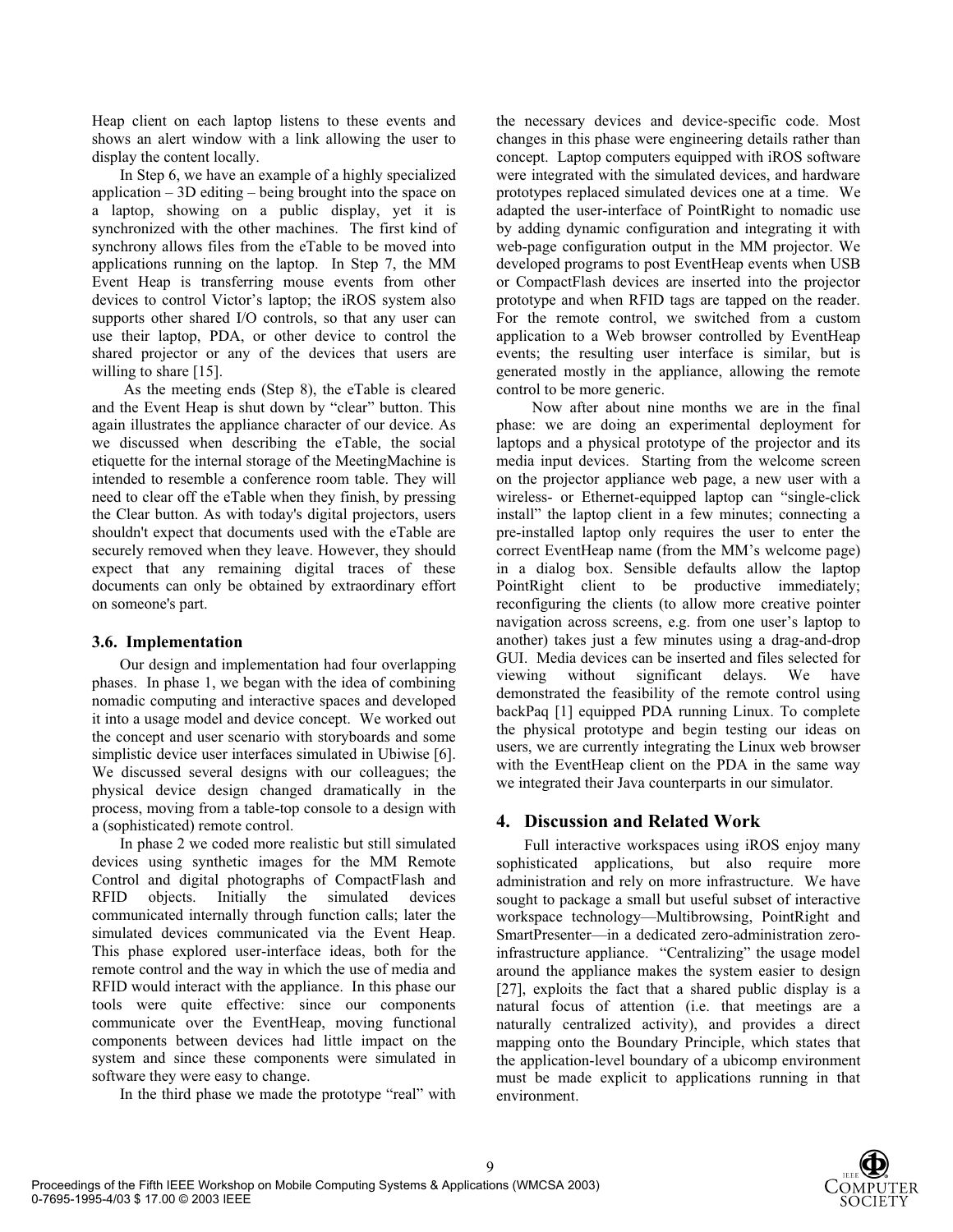Myers et al. [25] and Wakikawa et al. [31] describe the use of PDA's and "webphones", respectively, to control appliance functions in rooms. The MM remote is physically similar, though we support "lower function" interaction – such as reading memory media and ID tags—as well as "higher function" interaction in the form of coordinating latops.

Trevor et al. described the use of personally-carried tags that resolve to personalization information for shared devices [29]. The use of physical objects with electronic identifiers to move media around a workspace has been explored in several projects including mediaBlocks [30], Passage [22], Parctab [32], and Paper++ [26]. Carrying URLs around in PDAs or cellphones [20] has a similar flavor. The Satchel project [10] used media and media references in an office setting, but it dealt primarily with enabling a single person's use of a ubiquitous infrastructure rather than facilitating multi-person meetings.

Two products currently (5/2003) on the market, the **Katun Komatsu AirProjector Wireless Presentation System** [http://www.katun.com] and the **Linksys Wireless Presentation Player (WPG12) [**http://www.linksys.com], allow wireless transmission of video or slides from a laptop to a projector. No other collaborative browsing or coordination behaviors are supported, and because only bitmaps are transmitted, no animations or other special effects can be used. Further, the projected data cannot be "read out" of the device by other users, either wirelessly or via physical media. Although these products have limited functionality, their appearance on the market suggests that users are interested in conference room appliances that more effectively support meetings.

The set of products from Colligo [http://www.colligo.com/] enable collaboration among adhoc groups of users with wireless PC's or PDA's. Users can transfer files, share printers, chat, or engage in NetMeeting sessions, even when no fixed network infrastructure is present. iROS requires existing network infrastructure, which the MeetingMachine provides in the form of a built-in wireless access point (which also enables integration with the Web, if an outside connection is available). MeetingMachine also adds specific support for presentation and shared control as well as binding between physical and virtual entities.

# **5. Discussion, Future Work and Conclusions**

In exploring the combination of interactive meeting spaces and nomadic users, we observed that "generic" spaces are often turned into *ad hoc* meeting spaces on short notice; that we must provide for easy temporary document sharing during meetings in a way that makes the shared documents easily visible and manipulable by all participants; and that not all users bring laptops to meetings, relying on some other way to incorporate a document into the meeting. To address these specific observations, our layered architecture combines elements of Interactive Workspaces and CoolTown nomadic computing in a way that turns some existing ideas around. For example, like interactive workspaces, we support multiple users interacting through coordinated applications; unlike interactive workspaces, we expect most of the applications to be running on laptops that appear in the space only for a short time. Like the nomadic sensor-enhanced mobile web browser [4], we support resolution of physical hyperlinks to virtual media; unlike that browser, our browser is integrated with the shared Event Heap so other mobile (and fixed) devices in the room can see the media contents as well. We also use the physical hyperlink technology to help nomadic users get connected to room-based infrastructure quickly and easily.

While we believe we have a solid and practical starting point in our MeetingMachine prototype, numerous challenges and opportunities remain. Although we are satisfied that the technical challenges above have been met in our prototype, it remains to determine whether users will find utility in our design. To this end, we are exploring opportunities to deploy one or more MeetingMachine appliances for public (student) use in library and dormitory areas at Stanford, with the hope of gathering formal or informal feedback from real users.

 Our main challenge in this work was to combine technology developed for "global scale" ubiquity (the Web, portable devices, etc.) with technology developed for "meeting room scale" ubiquity, add support for nomadic users, and shrink this combination of elements into a couple of small, easily-administered boxes. This juxtaposition may seem extreme: on the one hand our appliance is "just a projector control box", and on the other we claim to bring an entire ubiquitous computing experience into a room by putting that box on a table. We hope that this juxtaposition becomes our contribution and that our efforts will encourage others to adapt some of the many promising ideas in ubiquitous and pervasive computing into practical devices that can be deployed.

## **References**

- 1. Mercury BackPAQ Research Prototype, http://www.handhelds.org/z/wiki/BackPAQ.
- 2. MIT Project Oxygen : Software Environment, . 2001, MIT Laboratory for Computer Science, MIT AI Laboratory http://oxygen.lcs.mit.edu/Software.html.
- 3. Abowd, G., J. Brotherton, and J. Bhalodia. Classroom 2000: a system for capturing and accessing multimedia classroom experiences. in CHI 98: Human Factors in Computing Systems. 1998. Los Angeles, CA USA: Association for Computing Machinery: p. 20-21.
- 4. Barton, J., et al. Sensor-enhanced Mobile Web Clients: an XForms Approach. in WWW2003. 2003. Budapest,